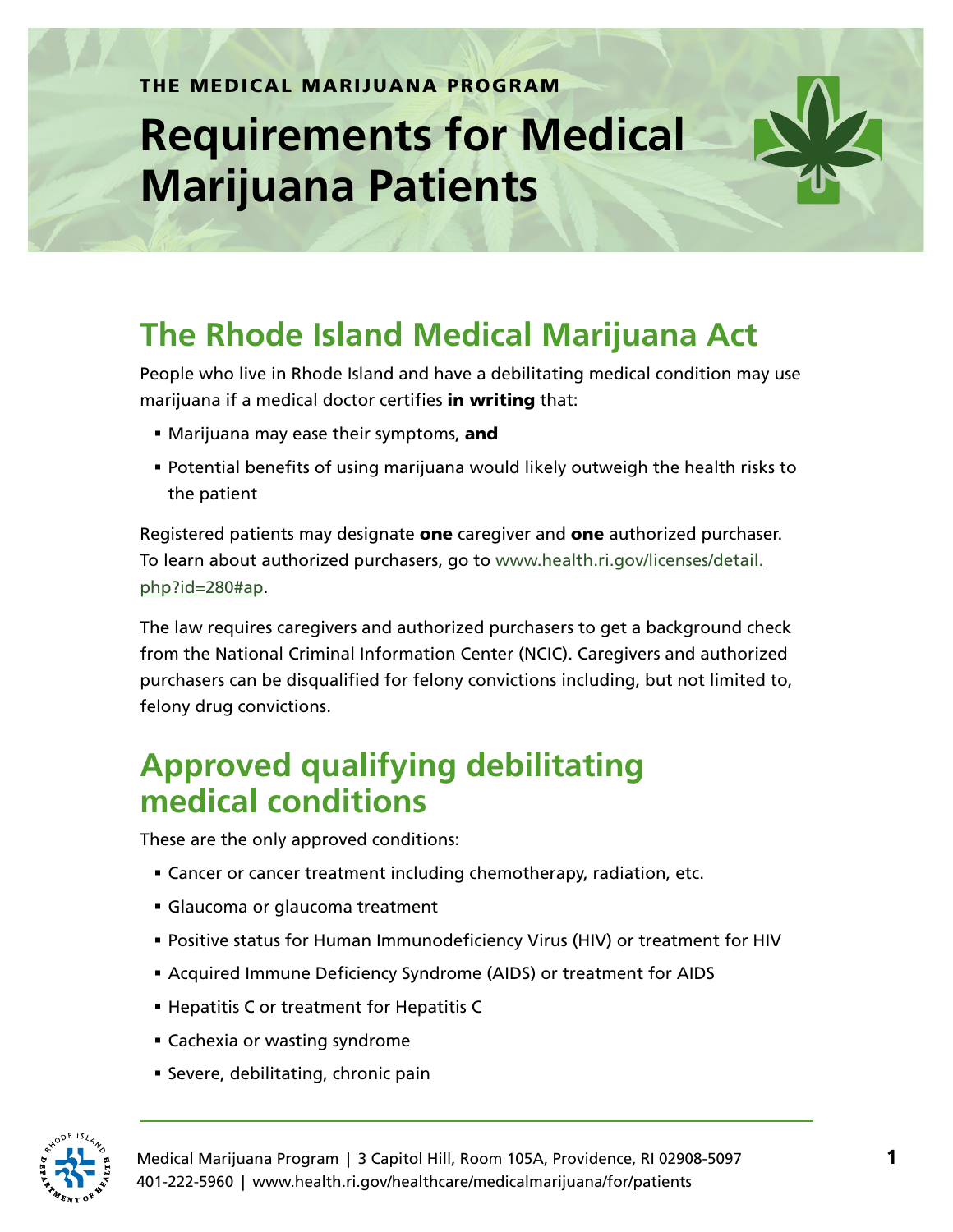- Severe nausea
- Seizures, including but not limited to those characteristic of epilepsy
- Severe and persistent muscle spasms, including but not limited to those characteristic of:
	- Multiple sclerosis
	- $\Box$  Crohn's disease
- Agitation related to Alzheimer's Disease
- Post-Traumatic Stress Disorder (PTSD) patient must be 18 or older

## **Requirements for patients**

Ask your doctor if your medical condition qualifies for an application and if medical marijuana makes sense for you.

- 1. Must live in Rhode Island and submit a copy of one proof of residency that includes your name and current address, such as:
	- Rhode Island driver's license
	- State ID
	- **EXECUTE:** Current car insurance bill, voter registration or any correspondence from another state agency
- 2. Must complete and sign a patient application form. Find the form at [www.health.ri.gov/forms/registration/MedicalMarijuanaNewApplication.pdf](http://www.health.ri.gov/forms/registration/MedicalMarijuanaNewApplication.pdf).
- 3. Must have an MD, DO, PA, or APRN who is licensed to practice in Rhode Island fill out and sign a [practitioner form.](http://www.health.ri.gov/forms/registration/MedicalMarijuanaPractitionerForm.pdf) In Massachusetts or Connecticut, only a licensed MD or DO can fill out and sign the practitioner form. Find the form at [www.health.ri.gov/forms/registration/MedicalMarijuanaPractitionerForm.pdf](http://www.health.ri.gov/forms/registration/MedicalMarijuanaPractitionerForm.pdf).
- 4. Must pay a \$50 non-refundable patient application fee. There is no fee if your doctor states in writing that you qualify for hospice. The fee is \$25 if you send proof with your application that you receive one of these benefits:
	- Medicaid
	- Supplemental Security Income (SSI)
	- **Social Security Disability Income (SSDI)**
	- Veterans disability
	- Federal railroad disability

You can get proof of your SSI or SSDI benefit at [www.ssa.gov.](http://www.ssa.gov)